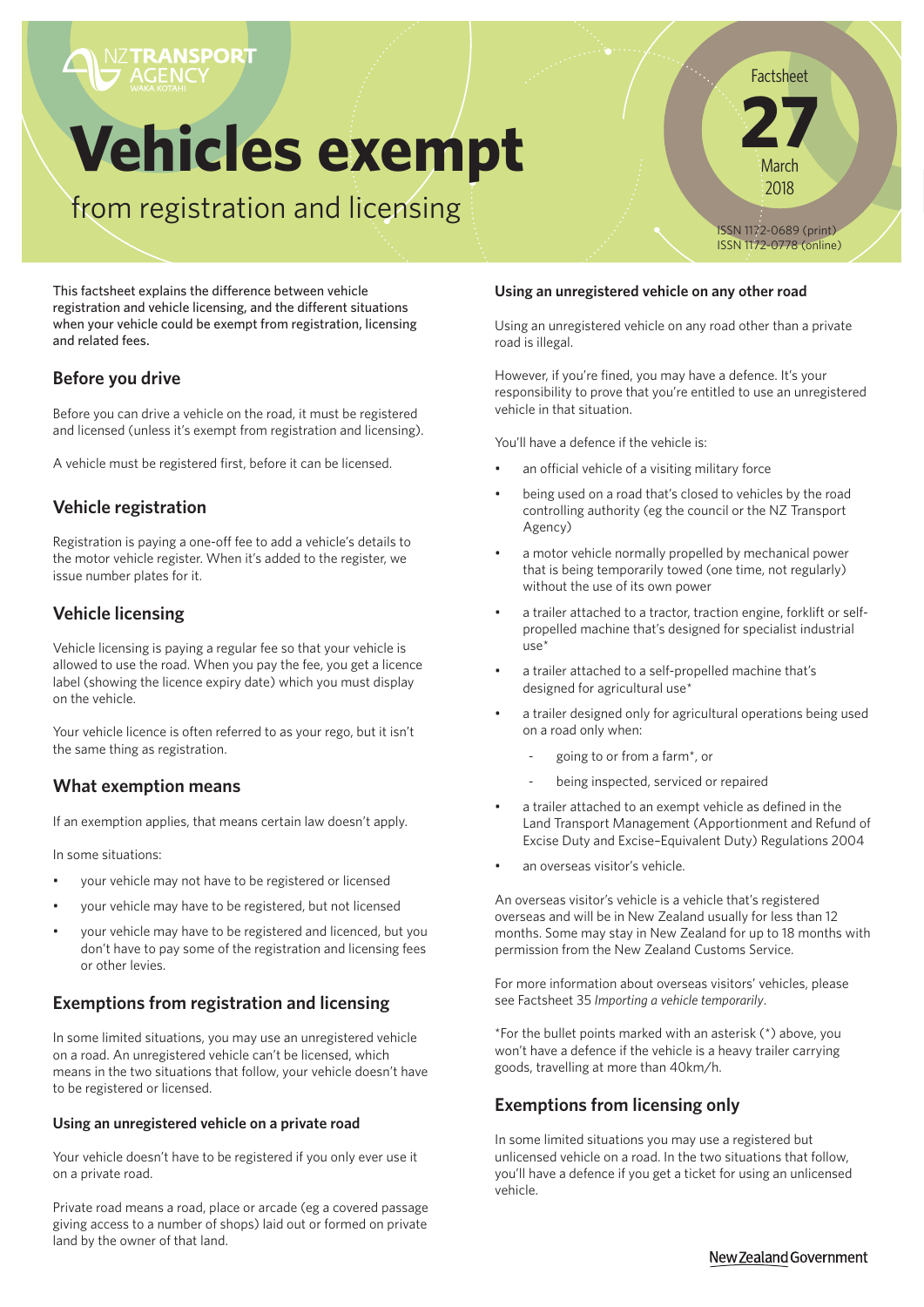#### **Taking a vehicle for inspection, servicing and repairs**

Your vehicle doesn't have to have a current licence if you're driving it on the road only to get a warrant of fitness (WoF), certificate of fitness (CoF), servicing or repairs.

You must be taking it **directly** to an appropriate place where you'll be getting those services.

The vehicle must still be safe to be used on the road, even if it needs repairs in order to pass an inspection.

#### **Using a vehicle to cross the road**

You can also drive an unlicensed vehicle on the road only to cross the road.

Crossing the road doesn't mean you can drive down the road for any distance. You must be crossing in a direct line from one side of the road to the other.

**Warning!** Make sure your vehicle is correctly registered and licensed for the way it's used. Law enforcement agencies may prosecute you if you're caught with a vehicle that isn't registered for the correct road use.

## **Exemptions from fees and/or levies**

There are two types of vehicles that don't have to pay certain fees or levies: Exempt Class A and Exempt Class B vehicles.

#### **Exempt Class A vehicles**

Exempt Class A vehicles have to be registered and licensed, but you don't have to pay the registration fee or the vehicle licence portion of the licensing fee.

You still have to pay for the other fees and levies included in the total licensing fee (eg the ACC levy and the fees for number plates and licence labels).

Exempt Class A vehicles are:

- a pedestrian-controlled goods service vehicle
- a motor vehicle propelled and supported solely by self-laying tracks
- an all-terrain vehicle
- a logging truck or logging trailer that is:
	- unladen (isn't carrying logs), and
	- only used on a road while being taken directly to an appropriate place for inspection, servicing or repair, or to get evidence of vehicle inspection
- any mobile machinery\* used on roads only in road construction zones, in accordance with notices declaring those zones.

\*Mobile machinery:

- means a motor vehicle designed and used primarily for earthmoving or constructing and maintaining roads, bridges, ditches, or buildings
- includes an off-road dump truck
- excludes any motor vehicle designed primarily for carrying passengers or goods, including those that have had machinery added onto them.

#### **Exempt Class B vehicles**

Exempt Class B vehicles don't have to pay some ACC levies or tax on the fuel they use (known as fuel excise duty or equivalent).

They include farm vehicles, mobile machinery and other miscellaneous types of vehicle. The following types of vehicles are Exempt Class B vehicles.

#### **Exempt Class B - farm vehicles**

- A motor vehicle (not a trailer):
	- designed for agricultural operations, and
	- used on a road only for agricultural operations, and
	- including mobile huts, galleys and similar motor vehicles used on a road only for those agricultural operations, and
	- not including a vehicle designed for carrying or spreading lime or fertiliser when it's used on the road to carry lime or fertiliser, or when it's used on the road as a weed sprayer on a truck chassis.
- A motor vehicle (not a trailer):
	- owned by a farmer, and
	- used on a road only for agricultural operations, and
	- only used on the road to go from one part of the farm to another part of the same farm, or from one farm to another farm owned or managed by the same person.
- A tractor or traction engine:
	- used on the road only for agricultural operations, or
	- used mainly for agricultural operations and otherwise only for road construction and maintenance.
- A tractor owned by a farmer, used on a road only for:
	- the owner's agricultural operations, and/or
	- carrying milk, cream or whey to or from a dairy factory, and/or
	- carrying any farm produce, implements, stock or other necessary farm items:
		- from one farm to another farm owned or managed by the same person, or
		- for a maximum round trip (there and back) of 21 kilometres of public highway.
- A tractor owned by an agricultural contractor, used on a road only for:
	- carrying farm implements for a maximum round trip (there and back) of 21 kilometres of public highway, or
	- towing a farm implement or farm machine.
- A tractor that:
	- is designed and used partly for loading lime or fertiliser into topdressing aircraft, and
	- is designed and used partly for pulling a trailer that is designed and used only for carrying aviation fuel in a permanently attached tank, for use in topdressing aircraft, and
	- isn't used for any other purpose, and
	- isn't taken on any round trip (there and back) of more than 21 kilometres of public highway.